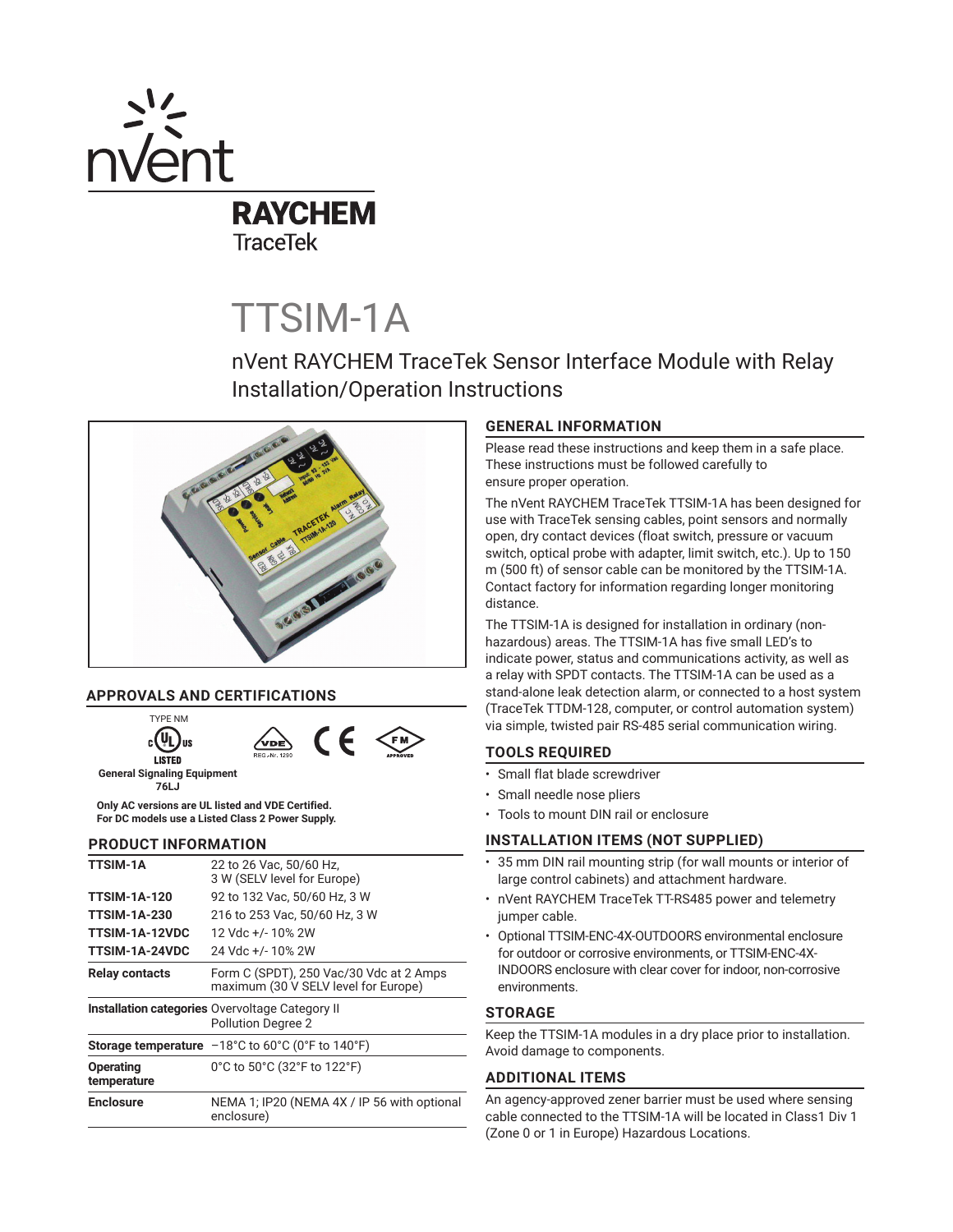#### **INSTALLING THE TTSIM-1A**

**Note:** To avoid damage to the TTSIM-1A, store the unit in it's packaging until ready to install.

#### **SELECTING THE MOUNTING POSITION**

Choose a location where the module will be protected from the elements, temperature extremes or heavy vibration. The TTSIM-1A is designed to be snapped onto standard 35 mm DIN rail. Existing electrical or instrumentation cabinets with spare rail space make good mounting locations. It is also possible to install a small section of DIN rail directly on a wall or cabinet surface and mount the TTSIM-1A in any location as long as it does not create a tripping hazard or expose the TTSIM-1A to impact damage. The TTSIM-1A should be mounted within 1200 m (4000 ft) wire run from the controlling nVent RAYCHEM TraceTek TTDM-128 or control system host. Contact the factory for methods to increase the wire run distance beyond 1200 m.

#### **IMPORTANT**: **The TTSIM-1A is an electronic unit. Take the following precautions to avoid damage to electronic components:**

- Handle with care and avoid mechanical shock and impact.
- Keep dry.
- Avoid exposure to static electricity by touching a nearby piece of grounded equipment or water pipe prior to handling the TTSIM-1A.
- Avoid contact with metal filings, grease, pipe dope and other contaminants.

#### **MOUNTING THE TTSIM-1A MODULE (WITHOUT NEMA 4X ENCLOSURE – FIGURE 1)**

- Secure a sufficient length of DIN rail to the desired mounting surface, or locate an existing DIN rail with sufficient space to install the TTSIM-1A.
- Remove the TTSIM-1A from it's packaging and snap onto the DIN rail with the release tab towards the bottom.





# **MOUNTING THE TTSIM-1A MODULE IN THE OPTIONAL NEMA 4X ENCLOSURE – FIGURE 2**

- Plan conduit alignment and drill holes as necessary.
- A typical outdoor or harsh environment installation will require three holes in the TTSIM-ENC: one for inbound power and telemetry, one for outbound power and telemetry and one for the sensor cable leader. See Figure 2.
- Secure the TTSIM-ENC to any convenient vertical surface using the four corner mounting holes and hardware suitable for the selected surface.
- Rough-in conduit as required and pull the cables for power and telemetry. Leave approximately 20 cm (8 in) for connection to TTSIM-1A terminals. Pull in the sensor circuit leader cable.
- In order to provide maximum electrostatic discharge protection, and to be CE compliant, the DIN rail must be grounded.

**Note:** Rough-in and final connections do not have to be completed at the same time, however make sure to replace the cover and tighten the cover screws if the enclosure will be left in a partially installed condition overnight or longer.



**Figure 2. NEMA 4X enclosure**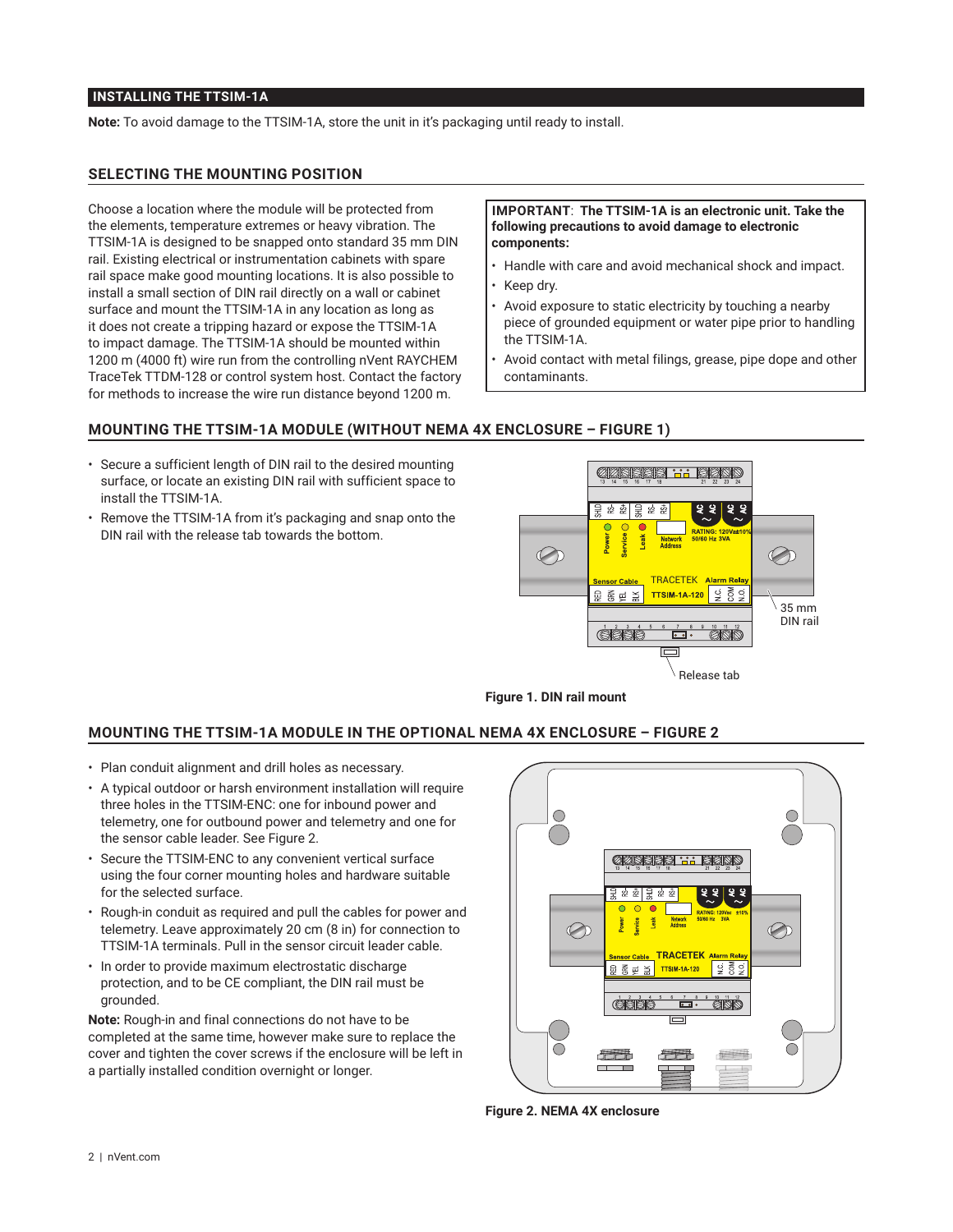# **POWER SUPPLY OPTIONS**

The TTSIM-1A has several power supply options available. Depending on the version being installed and local regulations, the wiring requirements may vary. In all cases, be sure that each

#### **CONNECTIONS FOR POWER AND TELEMETRY**

TTSIM-1A communicates all alarm and status messages via RS-485 twisted pair telemetry. Two of the four conductors in the power/telemetry cable are used for telemetry and the other two wires may be used to provide the supply voltage. Alternatively, separate wiring may be used for the supply voltage, as shown in Figure 3.

For all TTSIM-1A modules except the last one, there will be an incoming cable (from the TTDM-128 or other host system) and an outgoing cable (to the next TTSIM-1A).

- Strip a sufficient amount of the jacket insulation and shielding to expose about 2.5 cm (1 in) of the four wires.
- Strip the primary wires to expose approximately 6 mm (1/4 in) of conductor and make the following connections: (see Figure 3)

| <b>Terminal</b> | Color   | Item                     |                                         |  |
|-----------------|---------|--------------------------|-----------------------------------------|--|
| 13              |         | <b>Shield Drain Wire</b> | Shielded twisted pair                   |  |
| 14              | Black   | $RS-485(-)$              | from TTDM-128, Host,                    |  |
| 15              | Red     | $RS-485 (+)$             | or previous TTSIM]                      |  |
| 16              |         | Shield Drain Wire        |                                         |  |
| 17              | Black   | $RS-485(-)$              | Shielded twisted pair<br>to next TTSIM] |  |
| 18              | Red     | $RS-485 (+)$             |                                         |  |
| 21              | Green   | <b>AC/DC Supply</b>      | From source or                          |  |
| 22              | White   | <b>AC/DC Supply</b>      | previous TTSIM*                         |  |
| 23              | [Green] | <b>AC/DC Supply</b>      | [To next TTSIM]                         |  |
| 24              | [White] | <b>AC/DC Supply</b>      |                                         |  |
|                 |         |                          |                                         |  |

\*Power supply voltage must be within range specified on TTSIM-1A label.

Items in square brackets [ ] are optional. When using TraceTek TT-RS485 power and telemetry cable for power supply distribution, follow the color codes indicated in brackets.

# **CONNECTIONS FOR ALARM RELAY**

The software programmable TTSIM-1A relay contacts may be used for local or remote annunciation, to control a valve or other device, or for connection to a control automation system contact input. The relay can be programmed to alarm on leak only; on either leak or fault; or on leak, fault, or service required. The relay can also be programmed to be ON (coil energized) or OFF (coil de-energized) to signal an alarm (see table below). The relay can be programmed using either a TTDM-128 or a PC running TraceTek TT-SUPERVISOR software.

| Programmed         | <b>Status at Terminals</b> |        |           |
|--------------------|----------------------------|--------|-----------|
| <b>Alarm State</b> | <b>Alarm Condition</b>     | 10-11  | $11 - 12$ |
| On (default)       | No alarms                  | closed | open      |
|                    | Alarm                      | open   | closed    |
|                    | Loss of power              | closed | open      |
| Off                | No alarms                  | open   | closed    |
|                    | Alarm                      | closed | open      |
|                    | Loss of power              | closed | open      |

TTSIM-1A receives supply voltage from one and only one source. **Important**:Observe polarity markings when using 12 Vdc or 24 Vdc versions.



**Figure 3. Power and Telemetry Connections**



**Figure 4. Alarm Relay Connections (shown in power off condition)**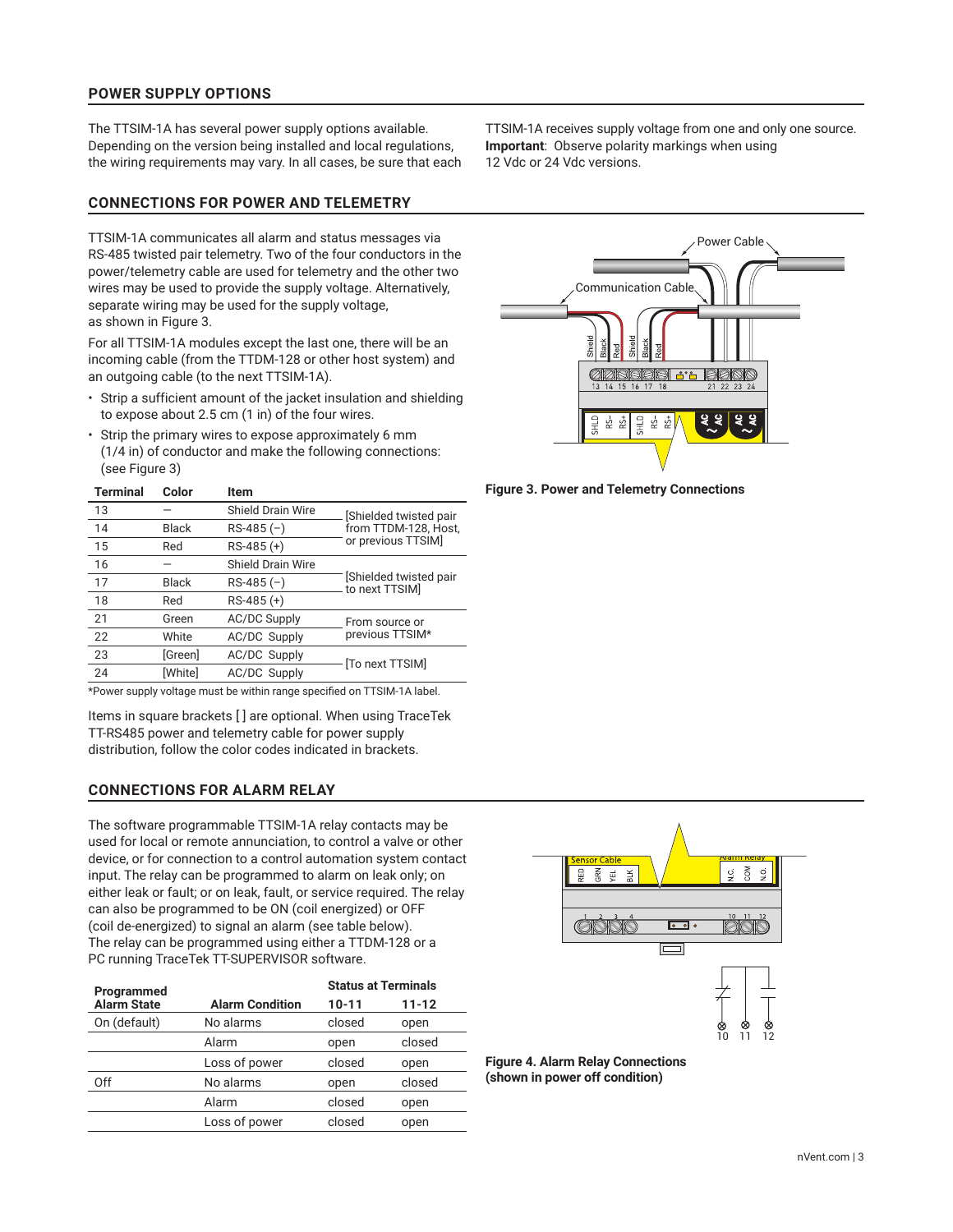# **PLACE THE END OF LINE JUMPER IN THE CORRECT POSITION**

If the TTSIM-1A will be connected to a host for communication, it is necessary to set the End of Line Jumper in the correct position as follows:

- On the last TTSIM-1A in the circuit, place the jumper as shown in Figure 5a.
- On all other TTSIM's in the circuit, place the jumper as shown in Figure 5b.





**Figure 5a. End of Line Jumper for last TTSIM-1A Figure 5b. End of Line Jumper for all other TTSIM's**

#### **LEADER CABLE CONNECTIONS FOR SENSOR**

The TTSIM-1A can be used with any of the TraceTek family of sensors including: TT1000, TT3000, TT5000 and TT5001 cables. Connect the TraceTek leader cable to the TTSIM-1A as shown in Figure 6.

| <b>Terminal</b> | Color        | ltem                             |
|-----------------|--------------|----------------------------------|
|                 | Red          |                                  |
|                 | Green        | Red / Green Sensor Cable Loop    |
| 3               | Yellow       |                                  |
|                 | <b>Black</b> | Yellow / Black Sensor Cable Loop |



**Figure 6. Sensing Cable Connections**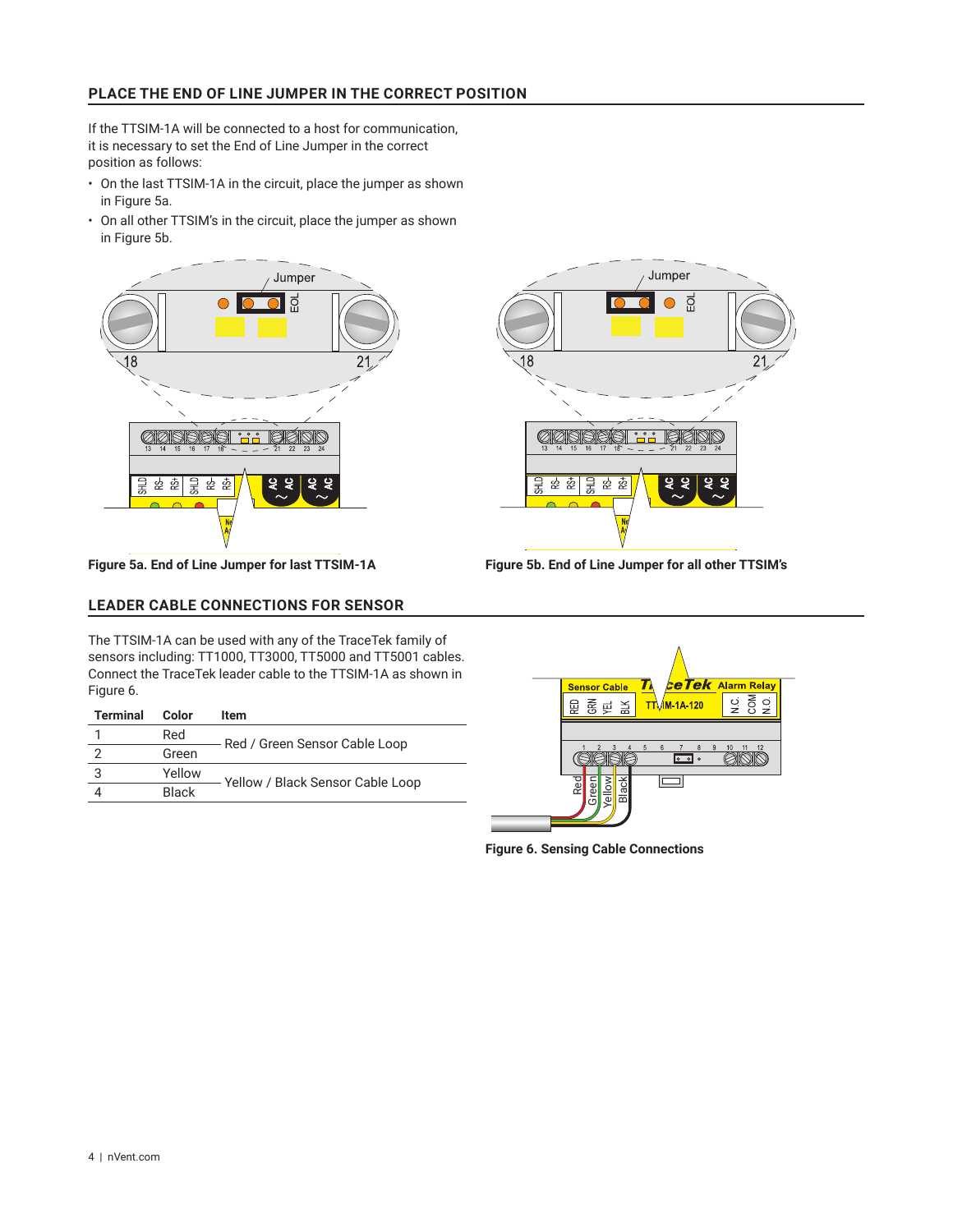# **OPERATING INSTRUCTIONS**

#### **NETWORK ADDRESS ASSIGNMENT**

If the TTSIM-1A will be used in a TraceTek network, each module in a TraceTek network must have a unique address in the range 001 to 127. All TTSIM-1A units are shipped from the factory with their network address pre-set to a value above the range of valid addresses, in order to prevent communication conflicts during system startup and configuration. Each TTSIM must therefore be configured to a unique address before it can communicate with the TTDM-128 or other host.

To set the TTSIM-1A network addresses, repeat the following procedure for each TTSIM-1A. Perform the complete procedure one module at a time:

- Place the TTSIM-1A configuration jumper in the CFG position, as shown in Figure 7a.
- Using the TTDM-128 or host system, assign the new TTSIM-1A address (refer to the TTDM-128 User Manual, H56853).
- Place the configuration jumper in the normal operating position, as shown in Figure 7b, or remove it completely (the jumper is not required in normal operation).
- Write the address in the space provided on the TTSIM-1A cover.





The TTSIM-1A has a number of configurable settings, including relay mode and operations and leak sensitivity. Refer to the TTDM-128 User Manual (H56853) for details on how to change these configurations.



**Figure 7a. Configuration Jumper in Configuration Position Figure 7b. Configuration Jumper set for Normal Operation**